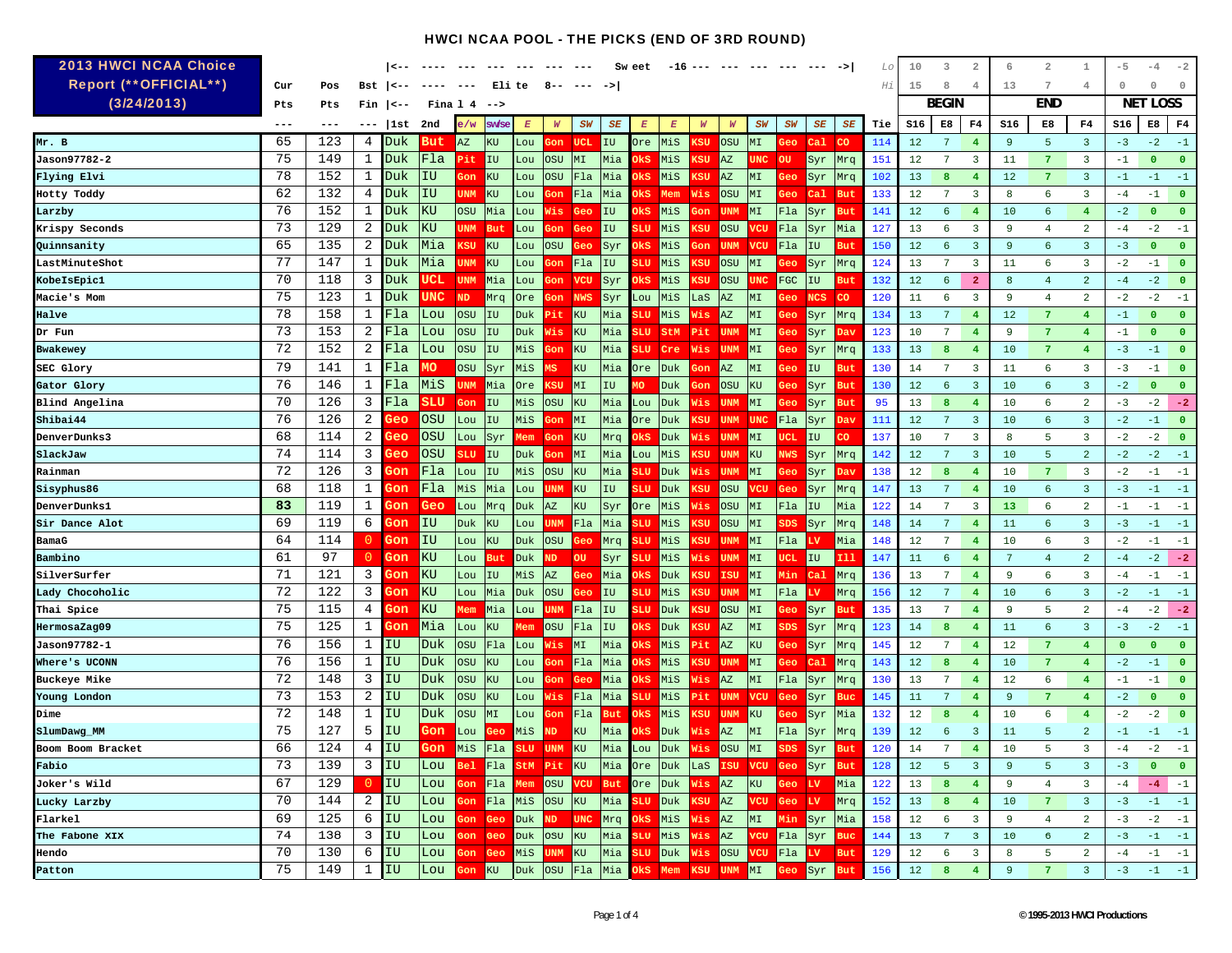| <b>2013 HWCI NCAA Choice</b> |          |            |                |               |            |                        |                |            |                    |                |                                    | Sw eet           |               |                  |                        |            |                   |             |            | Lo         | 10              | $\overline{\mathbf{3}}$ | 2                       | 6           | $\overline{2}$  | 1                                | $-5$         | $-4$                 | $-2$           |
|------------------------------|----------|------------|----------------|---------------|------------|------------------------|----------------|------------|--------------------|----------------|------------------------------------|------------------|---------------|------------------|------------------------|------------|-------------------|-------------|------------|------------|-----------------|-------------------------|-------------------------|-------------|-----------------|----------------------------------|--------------|----------------------|----------------|
| Report (**OFFICIAL**)        | Cur      | Pos        | Bst            | $1 < -$       |            |                        | Eli te         |            | 8--                |                | ->                                 |                  |               |                  |                        |            |                   |             |            | Hi         | 15              | 8                       | 4                       | 13          | 7               | 4                                | $\Omega$     | $\Omega$             | $\Omega$       |
| (3/24/2013)                  | Pts      | Pts        | Fin            | $\vert$ < - - | Fina 14    |                        | $- -$          |            |                    |                |                                    |                  |               |                  |                        |            |                   |             |            |            |                 | <b>BEGIN</b>            |                         |             | <b>END</b>      |                                  | <b>NET</b>   | LOSS                 |                |
|                              | $--$     | ---        | $---$          | 1st           | 2nd        | e/w                    | <b>SW/SE</b>   | E          | $\boldsymbol{W}$   | SW             | SE                                 | $\boldsymbol{E}$ | E             | $\boldsymbol{W}$ | W                      | SW         | SW                | SE          | SE         | Tie        | S16             | E8                      | F4                      | S16         | E8              | F4                               | S16          | E8                   | F4             |
| Krimsonguard                 | 69       | 139        | 3              | ΙU            | Lou        |                        | KU             | Duk        | <b>OSU</b>         | Geo            | Mrq                                |                  | LU Mem        | Wis              | <b>UNM</b>             | <b>VCU</b> | Fla               | Syr         | Mia        | 124        | 13              | 7                       | $\overline{4}$          | 9           | 6               | 3                                | $-4$         | $-1$                 | $-1$           |
| Slamjam51.1                  | 61       | 117        | $\overline{0}$ | IU            | Lou        | 3on                    | <b>VCU</b>     | Duk        | <b>JNM</b>         | <b>Geo</b>     | Mia                                | )kS              | MiS           | lis              | OSU                    | KU         | Fla               | LV          | Mrq        | 125        | 11              | 6                       | $\overline{4}$          | 9           | $\overline{4}$  | 2                                | $-2$         | $-2$                 | $-2$           |
| <b>BUDDHA56</b>              | 69       | 125        | 0              | IU            | Lou        | 3on                    | <b>VCU</b>     | Duk        | <b>JNM</b>         | Geo            | Mia                                | <b>SLU</b>       | MiS           | lis              | <b>OSU</b>             | KU         | Min               | Syr         | Mrq        | 139        | 13              | 6                       | $\overline{4}$          | -9          | $\overline{4}$  | $\overline{a}$                   | $-4$         | $-2$                 | $-2$           |
| Dan Dog                      | 76       | 156        | 1              | IU            | Lou        | <b>OSU</b>             | F1a            | Duk        | <b>Fou</b>         | KU             | Mia                                | 3LU              | MiS           | ΛS.              | <b>UNM</b>             | MI         | Geo               | Syr         | <b>But</b> | 114        | 14              | 8                       | $\overline{4}$          | 10          | $\overline{7}$  | $\overline{4}$                   | $-4$         | $-1$                 | $\Omega$       |
| The Mighty Mobelfakta        | 74       | 154        | 2              | ΙU            | Lou        | OSU                    | Fla            | Duk        | Vis                | KU             | Mia                                | )kS              | MiS           | on               | UNM                    | MI         | łес               | Syr         | <b>But</b> | 143        | 12              | $7\phantom{.0}$         | $\overline{4}$          | 10          | $\overline{7}$  | $4^{\circ}$                      | $-2$         | $\mathbf{0}$         | $\Omega$       |
| Jeff Van Gundy               | 72       | 148        | 3              | ΙU            | Lou        | <b>OSU</b>             | Fla            | Duk        | Vis                | <b>VCU</b>     | Mia                                | 3LU              | MiS           | ¦on              | AZ                     | KU         | $_{\rm SDS}$      | Syr         | <b>Buc</b> | 143        | 14              | $7\phantom{.0}$         | $\overline{4}$          | 10          | 6               | $\overline{4}$                   | $-4$         | $-1$                 | $\overline{0}$ |
| JP                           | 69       | 149        | 2              | ΙU            | Lou        | <b>OSU</b>             | Fla            | MiS        | Vis                | MI             | Mia                                | )kS              | Duk           | ¦on              | Bel                    | KU         | Geo               | LV          | <b>But</b> | 138        | 11              | $7\phantom{.0}$         | $\overline{4}$          | 9           | $\overline{7}$  | $4^{\circ}$                      | $-2$         | $\Omega$             | $\overline{0}$ |
| 9ers in '14                  | 67       | 137        | $\overline{0}$ | IU            | Lou        | <b>OSU</b>             |                | Duk        | ¦on                | KU             | Mia                                | 3LU              | Mem           | Wis              | <b>UNM</b>             | MI         | Fla               | Syr         | <b>But</b> | 121        | 13              | $7\phantom{.0}$         | 3                       | 9           | 6               | $\overline{3}$                   | $-4$         | $-1$                 | $\overline{0}$ |
| ShivaBlast                   | 76       | 146        | 1              | ΙU            | Lou        | OSU                    |                | MiS        | lis,               | KU             | Mia                                | LU               | Duk           | on               | <b>UNM</b>             | <b>VCU</b> | Fla               | Syr         | Mrq        | 139        | 13              | -6                      | 3                       | 10          | 6               | 3                                | $-3$         | $\mathbf{0}$         | $\Omega$       |
| Fair Weather                 | 66       | 142        | $\circ$        | IU            | Lou        | OSU                    | KU             | Duk        | 3on                | Geo            | Mia                                | )kS              | Mem           | MS               | <b>UNM</b>             | <b>VCU</b> | Fla               | Syr         | <b>But</b> | 130        | 13              | $7\phantom{.0}$         | $\overline{4}$          | 8           | 6               | $\overline{4}$                   | $-5$         | $-1$                 | $\overline{0}$ |
| Juan Juan                    | 72       | 148        | 1              | ΙU            | Lou        | <b>OSU</b>             | KU             | MiS        | <b>Fon</b>         | Geo            | Mia                                | <b>LU</b>        | <b>Duk</b>    | <b>SU</b>        | <b>UNM</b>             | MI         | JCΙ               | Syr         | Mrq        | 117        | 12              | 7                       | $\overline{4}$          | 10          | 6               | $\overline{4}$                   | $-2$         | $-1$                 | $\mathbf{0}$   |
| Bigtenfan                    | 74       | 148        | 2              | IU            | Lou        | Wis                    | KU             | Duk        | <b>OSU</b>         | F1a            | Mia                                | <b>SLU</b>       | MiS           | 3on              | <b>UNM</b>             | MI         | 3eo               | LV          | Mrq        | 135        | 12              | $7\phantom{.0}$         | $\overline{3}$          | 10          | $\overline{7}$  | $\overline{3}$                   | $-2$         | $\mathbf{0}$         | $\mathbf{0}$   |
| Gonzaga #1 WTF!              | 74       | 146        | 1              | ΙU            | MiS        | $\mathbb{A}\mathbb{Z}$ | MI             | Lou        | Wis                | <b>SDS</b>     | $111$                              | 0ks.             | Duk           | Wic              | <b>OSU</b>             | KU         | Min               | Syr         | <b>But</b> | 105        | 14              | 7                       | $\overline{4}$          | 10          | 5               | $\overline{4}$                   | $-4$         | $-2$                 | $\overline{0}$ |
| Crafty Airs                  | 80       | 160        | 1              | ΙU            | <b>OSU</b> | Lou                    | Fla            | MiS        | Vis                | MI             | Mia                                | 3LU              | Duk           | ¦on              | AZ                     | KU         | Geo               | Syr         | Mrq        | 120        | 14              | $7\phantom{.0}$         | $\overline{4}$          | 12          | $\overline{7}$  | $\overline{4}$                   | $-2$         | $\mathbf{0}$         | $\mathbf{0}$   |
| Jinx                         | 71       | 133        | 5              | IU            | OSU        | Lou                    |                | MiS        | ¦on                | <b>VCU</b>     | <b>But</b>                         | SLU              | Duk           |                  | Vis UNM                | KU         | Fla               | Syr         | Mia        | 135        | 13              | 7                       | $\overline{3}$          | 9           | 4               | 3                                | $-4$         | $-3$                 | $\mathbf{o}$   |
| Ribby                        | 73       | 143        | 2              | IU            | <b>OSU</b> | Lou                    |                | MiS        |                    | MT             | Mrq                                | ₩S               | Duk           | Wic              | Bel                    | $\rm KU$   | Min               | Syr         | Mia        | 141        | 13              | $7\phantom{.0}$         | 3                       | 11          | 6               | $\overline{3}$                   | $-2$         | $-1$                 | $\mathbf{0}$   |
| ScratchMyItch                | 81       | 161        | 1              | IU            | <b>OSU</b> | Lou                    | KU             | Duk        | юn                 | F1a            | Mia                                | )k S             | MiS           |                  | (SU UNM                | MI         | Зeс               | Syr         | Mrq        | 127        | 12              | 8                       | $\overline{4}$          | 11          | 7               | $4^{\circ}$                      | $-1$         | $-1$                 | $\mathbf{0}$   |
| Bigtenfan2                   | 79       | 159        | 1              | ΙU            | OSU        | Lou                    | KU             | MiS        | Vis                | Fla            | Mia                                | ЩU               | Duk           | on               | UNM                    | MI         | leo:              | Syr         | Mrq        | 133        | 13              | $7\phantom{.0}$         | $\overline{4}$          | 11          | $\overline{7}$  | 4                                | $-2$         | $\mathbf{0}$         | $\mathbf{0}$   |
| Spermicidal JDs              | 73       | 153        | $\mathbf 1$    | ΙU            | <b>OSU</b> | MiS                    | KU             | Lou        | Wis                | Fla            | Mia                                | <b>SLU</b>       | Duk           | ¦on              | <b>UNM</b>             | SDk        | <b>SDS</b>        | Syr         | <b>But</b> | 114        | 13              | $7\phantom{.0}$         | $\overline{4}$          | 9           | 7               | $4^{\circ}$                      | $-4$         | $\Omega$             | $\mathbf{0}$   |
| The New Mrs. B               | 56<br>70 | 78         | $\circ$        | KSU           | MΙ         | StM Cal                |                | Oks        | AZ                 | UCL            | <b>CO</b>                          | <b>COS</b>       | Duk           | ¦ou              | <b>OSU</b>             | KU         | SDS               | IU          | <b>But</b> | 98         | 10              | 3                       | $\overline{2}$          | 6           | $\overline{a}$  | $\mathbf{1}$                     | $-4$         | $-1$                 | $-1$           |
| <b>DenverDunks2</b>          | 77       | 132<br>139 | 2              | ΚU            | Gon        | Lou                    | I              | Duk        | <b>OSU</b>         | Geo            | Mia                                | <b>LU</b>        | <b>Val</b>    | KSU              | UNM                    | MI         | Fla               | Syr         | Mrq        | 107        | 12              | $7\phantom{.0}$         | $\overline{4}$          | 10          | 6               | $\overline{3}$                   | $-2$         | $-1$                 | $-1$           |
| SpAva                        | 77       | 129        | 1<br>1         | ΚU<br>ζU      | Gon<br>KSU | Lou                    | IU             | MiS        | OSU                | Geo            | Mia                                | )kS              | Duk           | lis              | $\mathbb{A}\mathbb{Z}$ | MI         | Fla               | Syr         | <b>But</b> | 140        | 13              | 7                       | $\overline{4}$<br>3     | 11          | 6<br>5          | $\overline{3}$<br>$\overline{2}$ | $-2$         | $-1$                 | $-1$<br>$-1$   |
| GodZilla<br>BamaG2           | 67       | 133        | 1              | ζU            | Lou        | <b>SLU</b><br>ເຮບ      | Mia<br>IU      | Duk<br>Duk | AZ<br><b>JNM</b>   | Geo<br>Geo     | IU<br>Mrq                          | Lou<br>3LU       | MiS<br>StM    | Άt<br>Gon        | <b>OSU</b><br>OSU      | MI<br>MT   | Min<br><b>Min</b> | Syr<br>Syr  | Mrq<br>Mia | 144<br>137 | 13<br>12        | 6<br>-5                 | 3                       | 11<br>9     | 5               | $\overline{3}$                   | $-2$<br>$-3$ | $-1$<br>$\mathbf{0}$ | $\mathbf{0}$   |
| <b>EEChick1400</b>           | 75       | 155        | 1              | ΚU            | Lou        | <b>OSU</b>             | Mia            | MiS        | ¦on                | Fla            | Syr                                | <b>SLU</b>       | Duk           | KSU              | <b>UNM</b>             | MI         | 3eo               | IU          | Mrq        | 141        | 13              | 8                       | $\overline{4}$          | 11          | $\overline{7}$  | $\overline{4}$                   | $-2$         | $-1$                 | $\mathbf{0}$   |
| Jhawkruse                    | 80       | 156        | 1              | ΚU            | Lou        | OSU                    | Mia            | MiS        | MS                 | Geo            | IU                                 | 3LU.             | Cre           | Gon              | $\mathtt{AZ}$          | MI         | Fla               | Syr         | But        | 121        | 15              | $7\phantom{.0}$         | $\overline{4}$          | 10          | 6               | $\overline{4}$                   | $-5$         | $-1$                 | $\Omega$       |
| Krispy Kremer                | 65       | 141        | 3              | ΚU            | Lou        | OSU                    | Mia            | MiS        | Vis                | Geo            | IU                                 | <b>SLU</b>       | Duk           | 3on              | <b>UNM</b>             | <b>VCU</b> | Fla               | Syr         | <b>But</b> | 143        | 13              | 6                       | $\overline{4}$          | 9           | 6               | $\overline{4}$                   | $-4$         | $\Omega$             | $\mathbf{0}$   |
| Slamjam51.3                  | 67       | 137        | 2              | ΚU            | Lou        | Pit                    | $\mathbf I$    | MiS        | <b>NMU</b>         | FLa            | Mia                                | )kS              | Duk           | lis.             | OSU                    | vcu        | Geo               | LV.         | Mrq        | 124        | 10              | 6                       | $\overline{\mathbf{3}}$ | 9           | 6               | $\overline{3}$                   | $-1$         | $\mathbf{0}$         | $\overline{0}$ |
| Bobby Cee Racer              | 69       | 141        | 1              | ΚU            | OSU        | Duk                    | <b>IU</b>      | Lou        | Pit                | Geo            | <b>III</b>                         | SLU              | MiS           | ເຮບ              | <b>UNM</b>             | MI         | Fla               | Syr         | <b>Buc</b> | 145        | 11              | 6                       | $\overline{4}$          | -9          | 5               | $4^{\circ}$                      | $-2$         | $-1$                 | $\mathbf{0}$   |
| Fireball                     | 69       | 135        | 1              | ΚU            | <b>OSU</b> | đС                     | Mia            | ſem        | Gon                | Fla            | IU                                 | <b>SLU</b>       | Duk           | ເຮບ              | <b>UNM</b>             | MI         | 3eo               | Syr         | Mrq        | 190        | 12              | 7                       | $\overline{3}$          | -9          | 5               | $\overline{3}$                   | $-3$         | $-2$                 | $\mathbf{0}$   |
| In It To Nguyen It           | 77       | 151        | 1              | 'ou           | Fla        | on                     | IU             | MiS        | <b>OSU</b>         | $\rm KU$       | Mrq                                | 'LU              | Duk           | is.              | UNM                    | MI         | łес               | Syr         | Mia        | 134        | 13              | 8                       | $\overline{4}$          | 11          | $7\phantom{.0}$ | 3                                | $-2$         | $-1$                 | $-1$           |
| <b>EMAW</b>                  | 76       | 156        | 1              | Lou           | Fla        | <b>OSU</b>             | IU             | MiS        | ksu                | M <sub>L</sub> | Mia                                | )kS              | Duk           | on               | <b>UNM</b>             | KU         | 3eo               | Syr         | But        | 152        | 12              | 7                       | $\overline{4}$          | 10          | $\overline{7}$  | $\overline{4}$                   | $-2$         | $\mathbf{0}$         | $\overline{0}$ |
| The Rat Pack                 | 81       | 161        | 1              | Lou           | Fla        | OSU                    | Mia            | Duk        | 3on                | MI             | Syr                                | Ore              | MiS           | :SU              | AZ                     | KU         | 3eo               | IU          | Mrq        | 138        | 14              | 8                       | $\overline{4}$          | 13          | $\overline{7}$  | $\overline{4}$                   | $-1$         | $-1$                 | $\overline{0}$ |
| Shibai69                     | 77       | 139        | 1              | Lou           | Geo        | <b>OSU</b>             | IU             | Duk        | KSU                | MI             | Mrq                                | <b>SLU</b>       | MiS           | ùt.              | <b>UNM</b>             | KU         | Fla               | Syr         | Mia        | 119        | 12              | 6                       | $\overline{3}$          | 11          | 6               | $\overline{\mathbf{3}}$          | $-1$         | $\mathbf 0$          | $\mathbf{0}$   |
| Baby Tiger                   | 77       | 151        | 1              | Lou           | IU         | Gon                    | Fla            | Duk        | OSU                | $\rm KU$       | Mia                                | )kS              | MiS           |                  | Vis UNM                | MI         | Geo               | <b>Syr</b>  | Mrq        | 140        | 12              | 8                       | $\overline{4}$          | 11          | $\overline{7}$  | $\overline{3}$                   | $-1$         | $-1$                 | $-1$           |
| Bwakewey Squared             | 76       | 146        | $\overline{2}$ | Lou           | IU         |                        | F1a            | <b>Duk</b> | <b>OSU</b>         | MI             |                                    | 3LU              | Mis           | Vis              | <b>UNM</b>             | KU         | Зeс               | Syr         | Mia        | 133        | 13              |                         | $\overline{4}$          | 10          | 6               | $\overline{3}$                   | $-3$         | $-2$                 | $-1$           |
| Dime 2                       | 72       | 146        | 2              | Lou           | IU         |                        | <b>Gon</b> Fla | MiS        | OSU MI             |                | Mia <mark>S</mark>                 | <b>SLU</b>       | Duk KSU UNM   |                  |                        | KU         | Geo               | Syr But     |            | 135        | 13              | 8                       | $\overline{4}$          | 10          | 7               | 3                                | $-3$         | $-1 - 1$             |                |
| Nobracketegrity              | 70       | 136        |                | Lou           | IU         |                        | Gon Fla        | MiS        | <b>OSU VCU</b>     |                | Buc                                | <b>SLU</b>       | Duk Wis UNM   |                  |                        | KU         | Geo               | $Syr$ $I11$ |            | 160        | 12              | $7\overline{ }$         | $\overline{4}$          | 8           | 5               | $\overline{3}$                   | $-4$         | $-2 - 1$             |                |
| Carseroni                    | 76       | 140        | 2              | Lou           | <b>IU</b>  | Gon Geo                |                | Duk OSU KU |                    |                | Mrq OkS                            |                  | Mis KSU AZ MI |                  |                        |            |                   | Fla Syr Mia |            | 100        | 13              | 7                       | 3                       | 12          | 6               | $\overline{a}$                   | $-1$         | $-1 - 1$             |                |
| Not Dead Freds               | 56       | 118        | $\circ$        | Lou           | <b>IU</b>  | Gon KU                 |                |            |                    |                | Cre ISU Geo Mrg SLU StM Wis Bel MI |                  |               |                  |                        |            | NWS LV            |             | Mia        | 128        | 10              | $7\overline{ }$         | 4                       | $6^{\circ}$ | $\overline{4}$  | $\overline{\mathbf{3}}$          | $-4$         | $-3 - 1$             |                |
| Flying Ace                   | 82       | 152        | 1              | Lou           | IU         | <b>Gon</b> KU          |                | Duk        | OSU                | F1a            | <b>But</b>                         | Ore              | MiS           | Vis AZ           |                        | MI         | Geo               | Syr         | Mia        | 160        | 14              | $\bf{8}$                | $\overline{4}$          | 12          | 6               | $\overline{\mathbf{3}}$          | $-2$         | $-2 - 1$             |                |
| Thomas the Train             | 71       | 141        | 4              | Lou           | IU         | Gon KU                 |                | Duk        | OSU Fla <b>nil</b> |                |                                    | <b>SLU</b>       | Mis KSU UNM   |                  |                        | MI         | Geo               | Syr But     |            | 121        | 13 <sup>°</sup> | 8 <sup>°</sup>          | $\frac{4}{3}$           | 9           | 6               | $\overline{\mathbf{3}}$          | $-4$         | $-2 - 1$             |                |
| Sisyphus13                   | 77       | 147        | 2              | Lou           | IU         | Gon KU                 |                |            |                    |                | Duk OSU Geo Mia SLU                |                  | Mis KSU UNM   |                  |                        | MI         |                   | Fla Syr Mrq |            | 131        | 13              | 7 <sup>7</sup>          | $\overline{4}$          | 11          | 6               | $\overline{\mathbf{3}}$          | $-2$         | $-1$ $-1$            |                |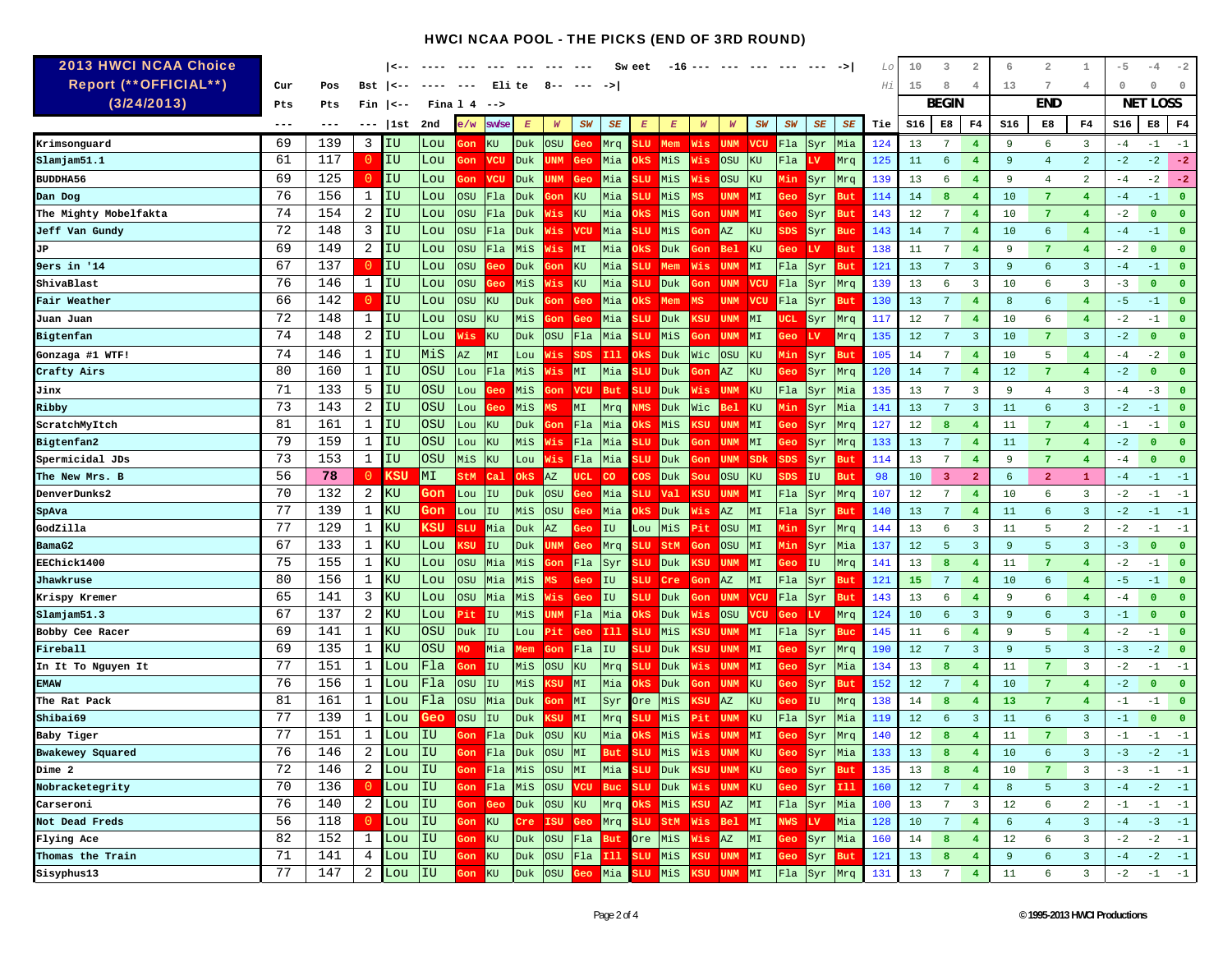| <b>2013 HWCI NCAA Choice</b> |       |       |                | <--        |            |            |         |                 |                 |                |            | Sw eet           |                         |            |                        |                       | $- - -$      |                 |            | Lo  | 10      | 3               | 2              | 6   | 2               | 1                       | $-5$ | -4           |                         |
|------------------------------|-------|-------|----------------|------------|------------|------------|---------|-----------------|-----------------|----------------|------------|------------------|-------------------------|------------|------------------------|-----------------------|--------------|-----------------|------------|-----|---------|-----------------|----------------|-----|-----------------|-------------------------|------|--------------|-------------------------|
| <b>Report (**OFFICIAL**)</b> | Cur   | Pos   | Bst            | --> ا      |            |            | Eli te  |                 | 8               |                |            |                  |                         |            |                        |                       |              |                 |            | Нi  | 15      | 8               | 4              | 13  | 7               | 4                       | 0    | $\Omega$     | $\theta$                |
| (3/24/2013)                  | Pts   | Pts   | Fin            | --> ا      | Fina 1     | -4         | $-$ ->  |                 |                 |                |            |                  |                         |            |                        |                       |              |                 |            |     |         | <b>BEGIN</b>    |                |     | <b>END</b>      |                         | NET  | LOSS         |                         |
|                              | $---$ | $---$ | $---$          | 1st        | 2nd        | e∕w        | sw/se   | $E_{\parallel}$ | W               | <b>SW</b>      | SE         | $\boldsymbol{E}$ | $\boldsymbol{E}$        | W          | W                      | SW                    | SW           | SE              | SE         | Tie | S16     | E8              | F <sub>4</sub> | S16 | E8              | F4                      | S16  | E8           | F4                      |
| Shake N' Bake                | 79    | 159   | 1              | Lou        | IU         | OSU        | F1a     | Duk             | Wis             | MI             | Mia        |                  | MiS                     | юn,        | <b>UNM</b>             | KU                    |              | Syr             | Mrq        | 138 | 13      | 7               | $\overline{4}$ | 11  | $\overline{7}$  | $\overline{4}$          | $-2$ | $\mathbf{0}$ | $\Omega$                |
| slamjam51.2                  | 70    | 150   | 2              | Lou        | ΙU         | OSU        | KU      | MiS             | Pit             | Fla            | Mrq        | )k S             | <b>Duk</b>              | :SU        | $\mathbb{A}\mathbb{Z}$ | 7CU                   | Geo          | LV              | Mia        | 125 | 11      | 7               | $\overline{4}$ | 10  | $\overline{7}$  | 4                       | $-1$ | $\Omega$     | $\mathbf{0}$            |
| Suznana                      | 72    | 148   | 1              | Lou        | IU         | OSU        | MI      | MiS             | Gon             | Geo            | Mia        | жs               | Duk                     | Wis,       | <b>UNM</b>             | KU                    | Fla          | <b>Syr</b>      | <b>But</b> | 140 | 12      | 7               | $\overline{4}$ | 10  | 6               | $\overline{4}$          | $-2$ | $-1$         | $\overline{0}$          |
| Belucky2                     | 67    | 133   | $\overline{0}$ | Lou        | IU         | OSU        | vcu     | Mem             | Wis             | Fla            | Mia        | m                | Duk                     | on         | <b>UNM</b>             | KU                    | 3DS          | <b>LV</b>       | <b>But</b> | 140 | 13      | 7               | 4              | 7   | 5               | 3                       | -6   | $-2$         | $-1$                    |
| Stewartw                     | 70    | 144   | 2              | Lou        | KU         | юn         | IU      | Duk             | <b>OSU</b>      | Fla            | Mrq        |                  | MiS                     | :SU        | <b>UNM</b>             | MT                    | <b>Geo</b>   | Syr             | CO         | 150 | 12      | 8               | $\overline{4}$ | 10  | $\overline{7}$  | $\overline{\mathbf{3}}$ | $-2$ | $-1$         | $-1$                    |
| Go Wildcats                  | 70    | 140   | 2              | Lou        | KU         | lon,       | IU      | MiS             | <b>OSU</b>      | Fla            | But        | <u>)ks</u>       | Duk                     | lis.       | <b>UNM</b>             | <b>VCU</b>            | Geo.         | LV              | Mia        | 139 | 11      | 8               | $\overline{4}$ | 8   | 6               | 3                       | $-3$ | $-2$         | $-1$                    |
| EEChick                      | 77    | 151   | 1              | ⊥ou        | KU         | on         | Mia     | Duk             | <b>OSU</b>      | Fla            | IU         |                  | MiS                     | ເຮບ        | UNM                    | MΙ                    |              | Syr             | Mrq        | 141 | 13      | 8               | 4              | 11  | 7               | 3                       | $-2$ | $-1$         | $-1$                    |
| Suspendi B                   | 74    | 144   | 2              | '∙ou       | KU         | on,        | Mia     | Duk             | UNM             | Fla            | IU         | 3LU              | Mem                     | Wis        | <b>OSU</b>             | 7CU                   | Geo          | Syr             | But        | 155 | 13      | 7               | $\overline{4}$ | 8   | 6               | $\overline{3}$          | $-5$ | $-1$         | $-1$                    |
| Lastminute                   | 82    | 162   | 1              | Lou        | KU         | OSU        | IU      | MiS             | Gon             | Fla            | Mrq        | жs               | Duk                     | .su        | AZ                     | МI                    | Gec          | Syr             | Mia        | 120 | 13      | 8               | 4              | 12  | $7\phantom{.0}$ | 4                       | $-1$ | $-1$         | $\overline{0}$          |
| Bracket Buster               | 72    | 142   | 2              | Lou        | KU         | UNM        | IU      | MiS             | Gon             | Fla            | Mia        | Ore              | Duk                     | Nis        | <b>OSU</b>             | 7CU                   | Geo          | LV              | Mrq        | 147 | $12 \,$ | 7               | $\overline{3}$ | 10  | 6               | $\overline{3}$          | $-2$ | $-1$         | $\overline{0}$          |
| Jason97782-3                 | 58    | 124   | 0              | Lou        | KU         | JNM        | Syr     | MiS             | Pit             | Fla            | But        | )kS              | Cre                     | Wis        | <b>ND</b>              | MΙ                    | зес          | IU              | Mia        | 136 | 10      | 6               | 3              | 8   | 5               | 3                       | $-2$ | $-1$         | $\overline{\mathbf{0}}$ |
| Pride Of Troy                | 80    | 154   | 1              | Lou        | Mia        | ¦on        | Fla     | MiS             | <b>OSU</b>      | МI             | IU         | Ore              | Duk                     | Vis        | <b>UNM</b>             | KU                    | зес          | Syr             | Mrq        | 147 | 13      | 8               | $\overline{4}$ | 12  | $\overline{7}$  | 3                       | $-1$ | $-1$         | $-1$                    |
| OneandDone                   | 63    | 127   | 0              | Lou        | Mia        | on         | Geo     | Duk             | <b>OSU</b>      | МI             | IU         | )k S             | MiS                     |            | UNM                    | KU                    | 4in          | LV              | Mrq        | 144 | 12      | 7               | 3              | 9   | 6               | 2                       | $-3$ | $-1$         | $-1$                    |
| Saaweeet Bracket             | 73    | 153   | 1              | Lou        | Mia        | USC        | Fla     | Duk             | οn              | KU             | IU         | ъU               | MiS                     | :SU        | AZ                     | MΙ                    |              | Syr             | But        | 150 | 14      | 8               | 4              | 11  | 7               | 4                       | $-3$ | $-1$         | $\overline{0}$          |
| Frumunda Mabalz              | 71    | 141   | 2              | Lou        | Mia        | OSU        | Geo     | MiS             | Gon             | ΚU             | IU         | SШ               | Duk                     | Vis        | <b>UNM</b>             | <b>VCU</b>            | Fla          |                 | Mrq        | 136 | 12      | 7               | 3              | 9   | 6               | 3                       | $-3$ | $-1$         | $\overline{0}$          |
| Bwakewey Cubed               | 75    | 155   | 1              | Lou        | Mia        | OSU        | MI      | Duk.            | Wis             | Fla            | IU         | 3LU              | MiS                     | Ιoη        | <b>UNM</b>             | KU                    | $_{\tt SDS}$ | Syr             | Mrq        | 134 | 14      | $7\phantom{.0}$ | $\overline{4}$ | 11  | $\overline{7}$  | $\overline{4}$          | $-3$ | $\mathbf{0}$ | $\overline{0}$          |
| Poolraider                   | 80    | 156   | 1              | Lou        | Mia        | OSU        | MI      | MiS             | <del>l</del> on | Geo            | IU         | 3LU              | Duk                     | ເຮບ        | <b>UNM</b>             | KU                    | Fla          | LV              | Mrq        | 145 | 12      | $7\phantom{.0}$ | $\overline{4}$ | 10  | 6               | $\overline{4}$          | $-2$ | $-1$         | $\overline{0}$          |
| BayGrayLay                   | 75    | 145   | 1              | Lou        | Mia        | lis        | KU      | MiS             | <b>UNM</b>      | Fla            | IU         | Ore              | Duk                     | Ιoη        | ISU                    | MI                    | 3eo          | $ca1$           | Dav        | 138 | 12      | 6               | 3              | 9   | 6               | $\overline{3}$          | $-3$ | $\mathbf{0}$ | $\overline{0}$          |
| Lots of Losers               | 69    | 139   | 1              | Lou        | Mrq        | ΑZ         |         | MiS             | }on             | МI             | IU         |                  | Cre                     | Wis        | OSU                    | ΚU                    | 3DS          | LV              | Mia        | 132 | 13      | 7               | 3              | 9   | 6               | 3                       | $-4$ | $-1$         | $\mathbf{0}$            |
| Cliff Paul                   | 78    | 130   | 1              | ЛI         | SLU        | <b>UNM</b> | Mrq     | MiS             | Wis             | Fla            | IU         | Lou              | Duk                     | юn         | <b>OSU</b>             | KU                    | 3DS          | LV              | Mia        | 159 | 13      | 6               | 3              | 10  | 5               | 2                       | $-3$ | $-1$         | $-1$                    |
| Cobi's Cruschers             | 71    | 141   | 1              | MiS        | Fla        | on         | Mrq     | <b>SLU</b>      | <b>OSU</b>      | ΜI             | IU         | Lou              | Duk                     | .su        | <b>UNM</b>             | KU                    | $_{\rm 3DS}$ | Syr             | Mia        | 134 | 14      | 8               | $\overline{4}$ | 11  | 6               | 3                       | $-3$ | $-2$         | $-1$                    |
| Further Than Bruce           | 67    | 139   | 1              | MiS        | Fla        | OSU        | Mia     | 3LU             | Gon             | vcu            | Syr        | Lou              | Duk                     | Vis        | <b>UNM</b>             | KU                    | Jес          | IU              | But        | 131 | 13      | 8               | $\overline{4}$ | 9   | 5               | 4                       | $-4$ | $-3$         | $\overline{0}$          |
| Sam and Ross                 | 76    | 142   | 1              | MiS        | Mia        | USC        | зес     | Lou             | Wis             | <b>VCU</b>     | IU         | 3LU              | Duk                     | юn,        | <b>UNM</b>             | KU                    | Fla          | Syr             | Mrq        | 105 | 13      | 6               | 3              | 10  | 5               | 3                       | $-3$ | $-1$         | $\mathbf{0}$            |
| Ballz Deep                   | 80    | 150   | 1              | Mia        | Duk        | on         | KU      | Lou             | AZ              | 3eo            | IU         | Ore.             | MiS                     | <u>ksu</u> | <b>OSU</b>             | MT                    | Fla          | Lν              | Mrq        | 123 | 13      | $7\phantom{.0}$ | $\overline{4}$ | 12  | 6               | $\overline{3}$          | $-1$ | $-1$         | $-1$                    |
| Brettrm                      | 71    | 127   | 1              | Mia        | Lou        | юn         | Geo     | Duk             | UNM             | <b>VCU</b>     | Syr        | шU               | Mem                     | Wis        | OSU                    | KU                    | Fla          | IU              | Mrq        | 126 | 13      | 6               | 3              | 9   | 4               | 2                       | $-4$ | $-2$         | $-1$                    |
| Kds911                       | 71    | 141   | 1              | Mia        | Lou        | ວຣບ        |         | Duk             | <del>l</del> on | MI             | IU         | 3LU              | MiS                     | Wis        | UNM                    | KU                    | Fla          |                 | <b>But</b> | 138 | 12      | 7               | $\overline{3}$ | 9   | 6               | $\overline{3}$          | $-3$ | $-1$         | $\circ$                 |
| Thecomebacker                | 69    | 149   | 1              | iia        | Lou        | USC        | KU      | MiS             | οn              | Fla            | IU         | πu               | Duk                     | ເຮບ        | <b>UNM</b>             | MI                    | eo:          | LV              | <b>But</b> | 138 | 12      | 8               | 4              | 9   | -7              | 4                       | $-3$ | $-1$         | $\mathbf{0}$            |
| SlumDawg                     | 77    | 147   | 1              | Mia        | OSU        | Duk        |         | Lou             | οn              | KU             | Syr        | Ore              | Mem                     | Wis        | AZ                     | M <sub>I</sub>        | Fla          | IU              | But        | 131 | 14      | 7               | 3              | 11  | 6               | $\overline{3}$          | $-3$ | $-1$         | $\overline{0}$          |
| Big Luther                   | 71    | 141   | 2              | Mia        | OSU        | Duk        | Зeс     | Lou             | KSU             | KU             | Syr        | kS               | MiS                     | Gon        | <b>UNM</b>             | <b>VCU</b>            | Fla          | IU              | But        | 118 | 12      | 6               | 3              | 9   | 6               | 3                       | $-3$ | 0            | $\mathbf{0}$            |
| JaneSays                     | 71    | 151   | 1              | Mia        | <b>OSU</b> | Lou        | F1a     | MiS             | KSU             | MI             | IU         | ъU               | $_{\rm Cin}$            | Pit        | <b>UNM</b>             | KU                    |              | Syr             | But        | 133 | 11      | 7               | $\overline{4}$ | 9   | 7               | 4                       | -2   | $\Omega$     | $\mathbf{0}$            |
| MB Camel Jockies             | 68    | 116   | 1              | Mia        | SLU        | <b>UNM</b> | MI      | MiS             | Wis             | Geo            | Syr        | Lou              | Duk                     | on         | ND                     | KU                    | Fla          | IU              | Mrq        | 152 | 12      | 5               | 3              | 10  | $\overline{4}$  | $\overline{2}$          | $-2$ | $-1$         | $-1$                    |
| CanUBeatA6yrOld              | 58    | 94    | $\circ$        | Mon        | Duk        | OSU        |         | Lou             | ¦on             | МI             | co         | Эks              | MiS                     | <u>csu</u> | <b>UNM</b>             | <b>UNC</b>            | <b>UCL</b>   | IU              | But        | 129 | -9      | 5               | $\overline{2}$ | 6   | 4               | 2                       | $-3$ | $-1$         | $\mathbf{0}$            |
| Jonna's Picks                | 60    | 106   | $\mathbf{0}$   | ND.        | Fla        | Duk        | Mia     | ou              | on              | МI             | <b>NCS</b> | )kS              | MiS                     | lis.       | <b>UNM</b>             | UNC                   | Geo          | Syr             | Mrq        | 136 | 10      | 6               | 3              | 8   | 5               | 3                       | $-2$ | $-1$         | $\overline{0}$          |
| ChasCroix                    | 81    | 161   | 1              | OSU        | Fla        | Duk        | Mia     | ou              | Wis             | МI             | Syr        | )re              | MiS                     |            | AZ                     |                       |              | IU              | But        | 131 | 14      | 7               | $\overline{4}$ | 11  | 7               | 4                       | $-3$ | $\mathbf{0}$ | $\overline{0}$          |
| Kona Coast Sliders           | 55    | 103   | 0              | OSU        | Geo        | SLU        | Mia     | MiS             | Gon             | vcu            | IU         | Lou              | Cre                     |            | UNM                    | UNC                   | Min          | LV              | <b>But</b> | 130 | 13      | 7               | 3              | 5   | 4               | $\overline{2}$          | -8   | $-3$         | $-1$                    |
| Les Miserables Entree        | 70    | 140   | 2              | OSU        | IU         | Lou        | ¥eo     | MiS             | KSU             | KU             | Mia        | <b>SLU</b>       | Duk                     | 3on        | <b>UNM</b>             | <b>VCU</b>            | Fla          | <b>LV</b>       | <b>But</b> | 144 | 12      | -6              | 3              | 8   | 6               | 3                       | $-4$ | n            | $\Omega$                |
| Nwspring 1                   | 75    | 151   | 1              | OSU        | IU         | Lou KU     |         | Duk Wis         |                 |                | Geo Mia    | 3LU.             | Mis                     | Gon        | <b>UNM</b>             | MI                    | Fla          | Syr             | Mrq        | 126 | 13      | 6               | $\overline{4}$ | 11  | 6               | 4                       | $-2$ | $\mathbf{0}$ | $\mathbf{0}$            |
| Buckeye23                    | 70    | 142   | $\mathbf{1}$   | <b>OSU</b> | IU         | MiS        | KU      |                 | SLU Gon Geo     |                | Mia Lou    |                  | Duk KSU UNM             |            |                        | MI                    | Fla          | Syr But         |            | 153 | 13      | $7\overline{ }$ | $\overline{4}$ | 10  | 5               | $\overline{4}$          | $-3$ | $-2$         | $\overline{\mathbf{0}}$ |
| VarsharLikesGreen            | 71    | 151   | $\mathbf{1}$   | OSU        | KU         |            | Duk Mia | Lou <b>Gon</b>  |                 | FLa            | IU         | )ks              | MiS KSU UNM             |            |                        | MI Geo                |              | Syr Mrq         |            | 117 | 12      | 8 <sup>2</sup>  | $\overline{4}$ | 11  | $\overline{7}$  | $\overline{4}$          | $-1$ | $-1$         | $\overline{\mathbf{0}}$ |
| Maui Wowie                   | 71    | 137   | $\mathbf{1}$   | OSU        | MI         |            | SLU Mia | Mis Wis         |                 | Geo            | IU         | Lou              | Duk <mark>Gon</mark> AZ |            |                        |                       |              | UNC Fla Cal Buc |            | 119 | 13      | 6               | $\overline{4}$ | 9   | 5               | 3                       | $-4$ | $-1$         | $-1$                    |
| Pac Attack                   | 74    | 154   | $\mathbf{1}$   | <b>OSU</b> | Mia        |            | Lou Fla | MiS Wis         |                 | MI             | IU         | <b>SLU</b>       | Duk.                    |            | <b>Gon</b> UNM         | KU                    | SDS          | Syr But         |            | 140 | 14      | $7\phantom{.0}$ | $\frac{4}{3}$  | 10  | $\overline{7}$  | $\overline{4}$          | $-4$ | $\mathbf{0}$ | $\mathbf{0}$            |
| Chi-Town Mikey's             | 71    | 137   | $\mathbf{1}$   | Syr        | Lou        | <b>JNM</b> | KU      | Duk Gon         |                 | Geo            | Mia        | <b>SLU</b>       | MiS Wis OSU             |            |                        |                       | VCU Fla      | I               | <b>But</b> | 145 | 13      | 6               | 3              | -9  | 5               | $\overline{3}$          | $-4$ | $-1$         | $\circ$                 |
| Dusky                        | 65    | 105   | 6              | <b>UCL</b> | Duk        | 3on        | IU      | MO              | OSU             | M <sub>I</sub> | Mrq        | <b>SLU</b>       | MiS Wis                 |            | AZ                     |                       | UNC Geo      | <b>Syr</b>      | Mia        | 121 | 12      | 6               | $\overline{3}$ | 9   | 5               | $\overline{a}$          | $-3$ | $-1$         | $-1$                    |
| Jhsoga                       | 71    | 107   | $\overline{0}$ | UCL        | Gon        | Lou IU     |         | MiS             | OSU KU          |                | Mia        | <b>SLU</b>       |                         |            |                        | Duk KSU UNM MI Geo LV |              |                 | Mrq        | 116 | 11      | $7\overline{ }$ | $\overline{3}$ | 9   | 6               | $\overline{a}$          | $-2$ | $-1$ $-1$    |                         |